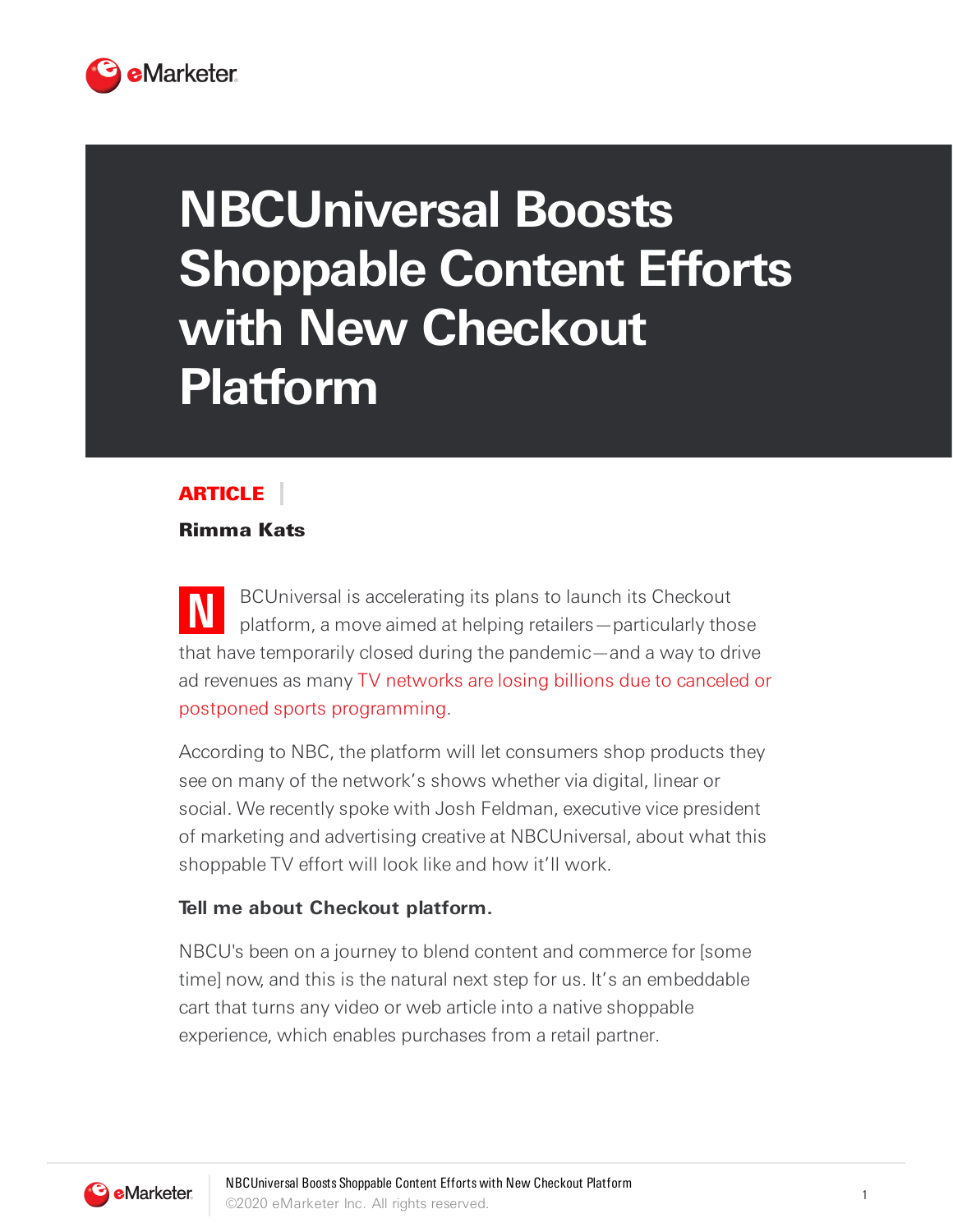It allows consumers to make purchases without leaving the confines of the NBCU content that they chose to go there for. It can be video or text-based and applied to digital, social or linear.

#### **Have any retailers signed on?**

We're in active conversations, but I can't [speak to] specific partners at this point. ... We're ready to start integrating partners as soon as next month and go live in June.

## **Can consumers buy every piece they see, and how does it exactly work?**

The first way is through branded content pieces. They can be video or text-based articles—any branded content piece that our teams would create for advertisers or retail partners. When someone watches the video, there'll be interactive hot spots where they can learn more about the product while the video's paused and put that product into checkout. If we featured products from multiple retailers, [the shopper] could purchase from those different retailers in one checkout so they only have to put their credit card information in once.

Second, there's shoppable TV, which is a linear experience we rolled out last year. We did a Walmart integration into the Today show where they featured the most essential things you need to get ready for the summer. And there was an audience segment where we put an "NBCU code" on the screen, and consumers, using their mobile device, could point the camera at that code ... and it took them somewhere else to purchase. Now, we can have that embedded with NBCU's Checkout. If we featured 12 different get-ready-for-summer products and they weren't from the same retailer, the shopper could purchase them in one checkout.

Finally, we're utilizing the platform in editorial content. That's different, because it's not paid for by an advertiser like branded content or shoppable TV is. For example, if Telemundo or the Today show talked about the best makeup looks from the red carpet, we can tell makeup manufacturers, "Hey, there's going to be an editorial article about makeup on the red carpet. It may not be talking about your brands in